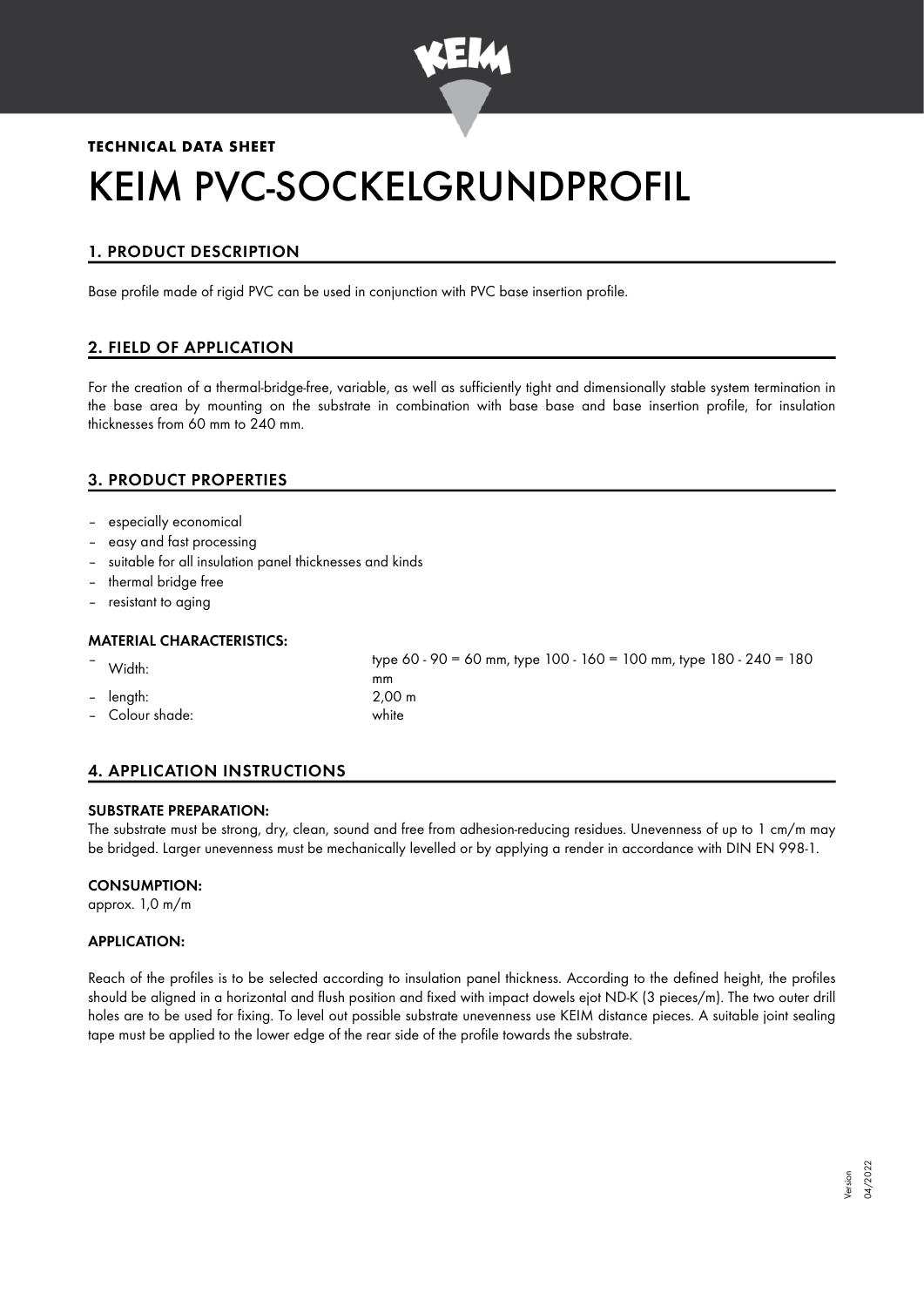## 5. DELIVERY FORM

| <b>Product name</b>                       | Panel<br>thickness<br>$[{\sf mm}]$ | Length<br>[m] | <b>Pieces</b><br>per unit | Inhalt<br>je VE<br>[m] | Type of<br>container |
|-------------------------------------------|------------------------------------|---------------|---------------------------|------------------------|----------------------|
| PVC-<br>Sockelgrundprofil<br>60 - 90 mm   | 60 - 90                            | 2.00          | 10                        | 20.00                  | carton               |
| PVC-<br>Sockelgrundprofil<br>100 - 160 mm | $100 - 160$                        | 2.00          | 10                        | 20.00                  | carton               |
| PVC-<br>Sockelgrundprofil<br>180 - 240 mm | 180 - 240                          | 2.00          | 10                        | 20.00                  | carton               |

#### RELATED PRODUCTS

| <b>Product name</b>                          | Panel<br>thickness<br>[mm] | Length<br>[m] | <b>Pieces</b><br>per<br>unit | Inhalt<br>je VE<br>[m] | Type of<br>container |
|----------------------------------------------|----------------------------|---------------|------------------------------|------------------------|----------------------|
| PVC-<br>Sockeleinsteckprofil<br>60 - 90 mm   | $60 - 90$                  | 2.00          | 10                           | 20.00                  | carton               |
| PVC-<br>Sockeleinsteckprofil<br>100 - 240 mm | $100 - 240$                | 2.00          | 10                           | 20.00                  | carton               |
| Distanzstücke                                | 3, 5, 8, 10,<br>15         |               | 100                          |                        | carton               |

#### DELIVERY FORM ADDITIONAL INFORMATION

Delivery in cartons

# 6. STORAGE

| max. storage time       | Storage conditions       |  |  |
|-------------------------|--------------------------|--|--|
| no maximum storage time | even<br>avoid deflection |  |  |

## 7. DISPOSAL

EC WASTE CODE: Waste code: 17 09 04

## 8. SAFETY INSTRUCTIONS

No particular indications.

## 9. GENERAL INFORMATION

Version 04/2022